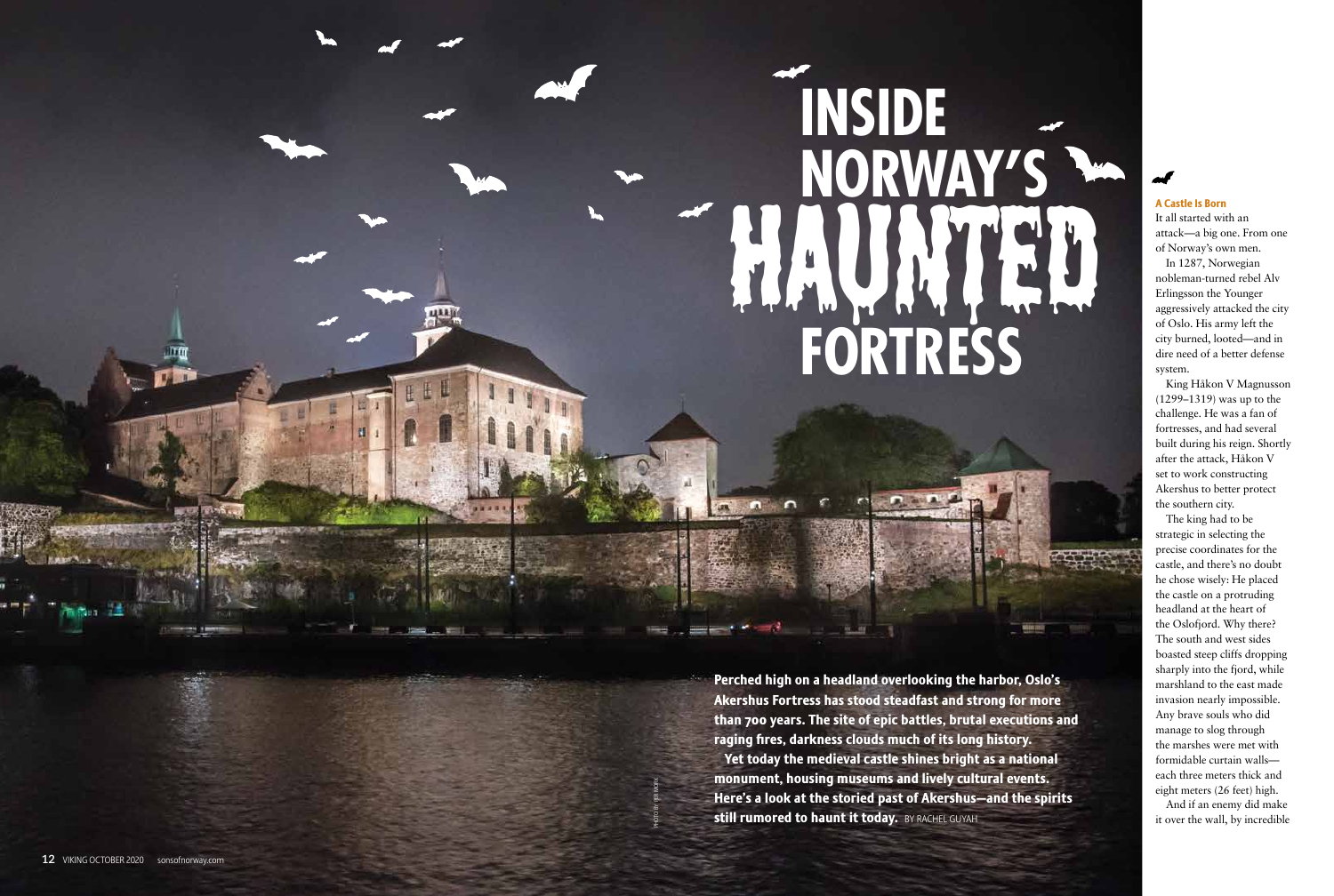luck or perseverance? They would find themselves stuck in a dry moat (that is, a ditch), surrounded by defenders in the towers above.

While the exact dates are uncertain, construction of Akershus is believed to have begun in the 1290s. The medieval castle was originally developed into a royal residence for the king, with additional fortifications and defense elements added over time.

Some of the early features from around 1300 can still be seen today: Virgin's Tower, which stands proudly on the southern end as the original entrance to the castle, has been

impressively well preserved. Knut Tower (originally called Kanniktårnet), to the northwest, is also still standing and has been partially reconstructed. It served as a crossfire tower during the Middle Ages.

With so much darkness and death in its past, it's no surprise that Akershus has its fair share of spooky sightings. Meet the mysterious spirits that are said to haunt the castle!

#### Battles and Bloodshed

Not long after construction, Akershus was tested with its first attack: Duke Erik Magnusson of Sweden attempted to capture the castle in 1308 but was unsuccessful. Many attacks would follow—but all would fail. In fact, the fortress survived every single siege in its 700-year history.

Here are some of Akershus' historic battles:

- **1449–1450:** Akershus was besieged during the throne sequel battle between Norway, Sweden and Denmark.
- **1501–1502:** Knut Alvsson captured Akershus as he led a rebellion against Danish rule. He was killed during peace negotiations aboard a ship outside the castle, and his body was thrown into Kanniktårnet Tower (now renamed after him)

PHOTOS CLOCKWISTER: ICHNAM EDY |STIFIELSEN INDUSTER|THE DESIGN CLOCKWISTERS4LIM/AGRISTIN|AGANGSCHWA STOCK PHOTO, HEMIS/ALAMY STOCK PHOTO, AND MIS/ADANY STOCK PHOTO, AND MIS/ADANY STOCK PHOTO, AND MIS/ADANY STOCK PHOTO, AND





Clockwise from top: "Castle of Akershus" by John-William Edy, color aquatint on paper, circa 1800–1815; Akershus Fortress surrounded by a moat; Olav V Hall; Seal (front) of King Haakon V Magnusson of Norway, based on 13 documents, dated 1305–18.



**of the Fortress** Phantom(s)

Mantelgeisten,

If you're wandering the corridors and suddenly spot a lady in a long robe with no facial features (eek!), you might have just met Mantelgeisten. This faceless ghost is said to be wandering back to her bedchamber. Who she is, and how she died, remains a mystery.

The Faceless Woman Malcanisen, The Evil Dog





provide protection for the men inside. If you catch sight of this canine, beware: Legend has it that anyone who sees Malcanisen will face a grisly death in the months to come.

Nightpyres, The (Tiny) Burning Women

Sporting a creepy laugh and ghastly grin, these baby-sized women are said to appear before any fire at the fortress. If you see these tiny terrors it's best to flee—and call the fire department!

The Eerie Inmates Guards and other visitors have reported screams, scratches, whispers and chain rattles—as well as the unsettling sensation of being pushed. Some believe it's the prisoners, many of whom perished in the castle during its time as a penitentiary.

The Haunted Horse Is that galloping you hear? You might have encountered the ghostly horse riding his horse just outside the fortress walls, shouting and threatening to



that haunts the castle. Legend has it that a drunken Swedish soldier was conquer Norway, when Norwegian soldiers shot him and his horse.

**14** VIKING OCTOBER 2020 sonsofnorway.com